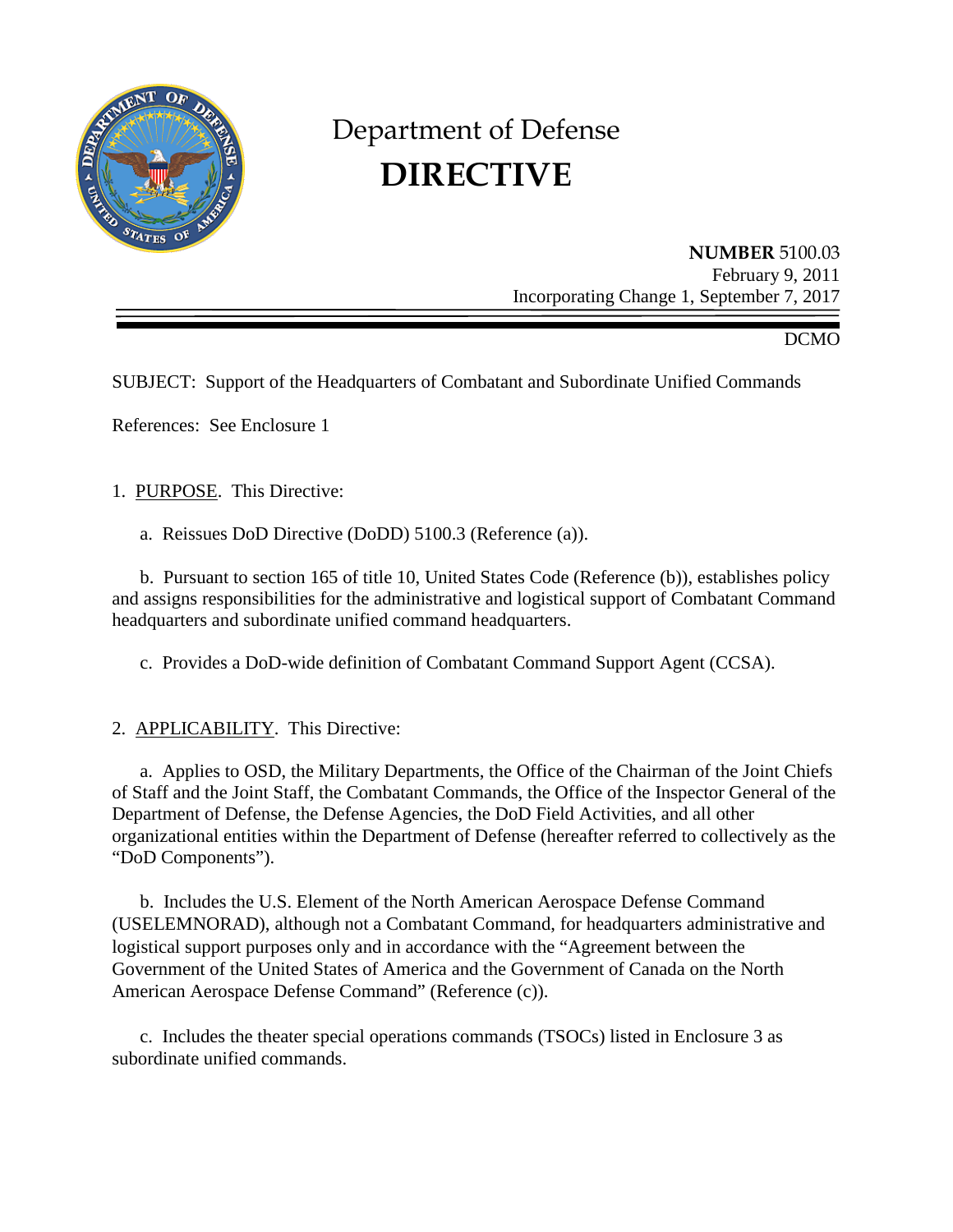3. DEFINITIONS. See Glossary.

4. POLICY. It is DoD policy that:

a. Administrative and logistical support for the Combatant Command headquarters, the USELEMNORAD headquarters, and the subordinate unified command headquarters shall be provided by the CCSA as designated in this Directive, unless otherwise specified. The responsibilities of the Secretaries of the Military Departments as CCSAs for those commands are found in Enclosure 2.

b. The allocation of resources to the Combatant Command headquarters, the USELEMNORAD headquarters, and the subordinate unified command headquarters shall conform to the Combatant Command business rules published in Chapter 1 of Volume 2A of DoD 7000.14-R (Reference (d)), and to DoDD 5105.21 (Reference (e)) and DoDD 5205.12 (Reference (f)).

c. If changes in law or policy result in a change of support responsibility, the losing Military Department shall continue to provide, to the extent permitted by law, funded support to the supported Combatant Command, USELEMNORAD, or subordinate unified command until such time as the Secretary of Defense transfers the resources to the gaining Military Department. The losing and gaining Military Departments and the supported Combatant Command shall coordinate to recommend the baseline resources to be transferred.

d. Disputes concerning the support of these headquarters shall be elevated through the Chairman of the Joint Chiefs of Staff to the Secretary of Defense for resolution.

e. Arrangements for administrative and logistical support of the headquarters of other joint activities established within a particular Combatant Command shall be resourced through agreements developed between the Combatant Command and other DoD Components or as otherwise directed.

f. Existing inter-Service support agreements, memorandums of agreement, and memorandums of understanding shall be revised to incorporate the provisions of this Directive to take effect within 1 year of the publication of this Directive.

5. RESPONSIBILITIES. See Enclosure 2.

6. RELEASABILITY. **Cleared for public release.** This directive is available on the Directives Division at http://www.esd.whs.mil/DD/.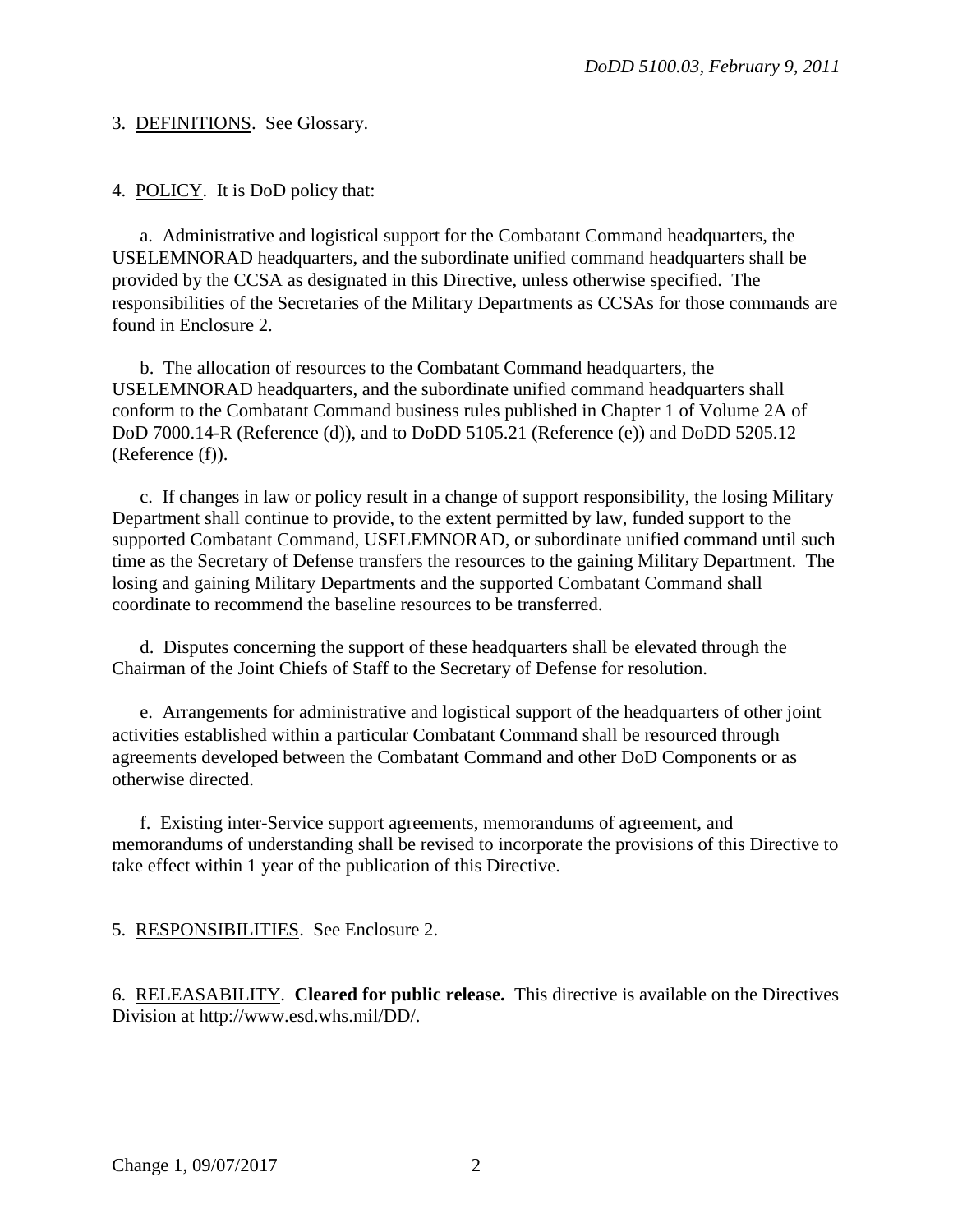7. SUMMARY OF CHANGE 1. The changes to this issuance are administrative and update organizational titles and references for accuracy.

8. EFFECTIVE DATE. This Directive is effective February 9, 2011.

ىھ

William J. Lynn III Deputy Secretary of Defense

Enclosures

- 1. References
- 2. Responsibilities
- 3. CCSA List

Glossary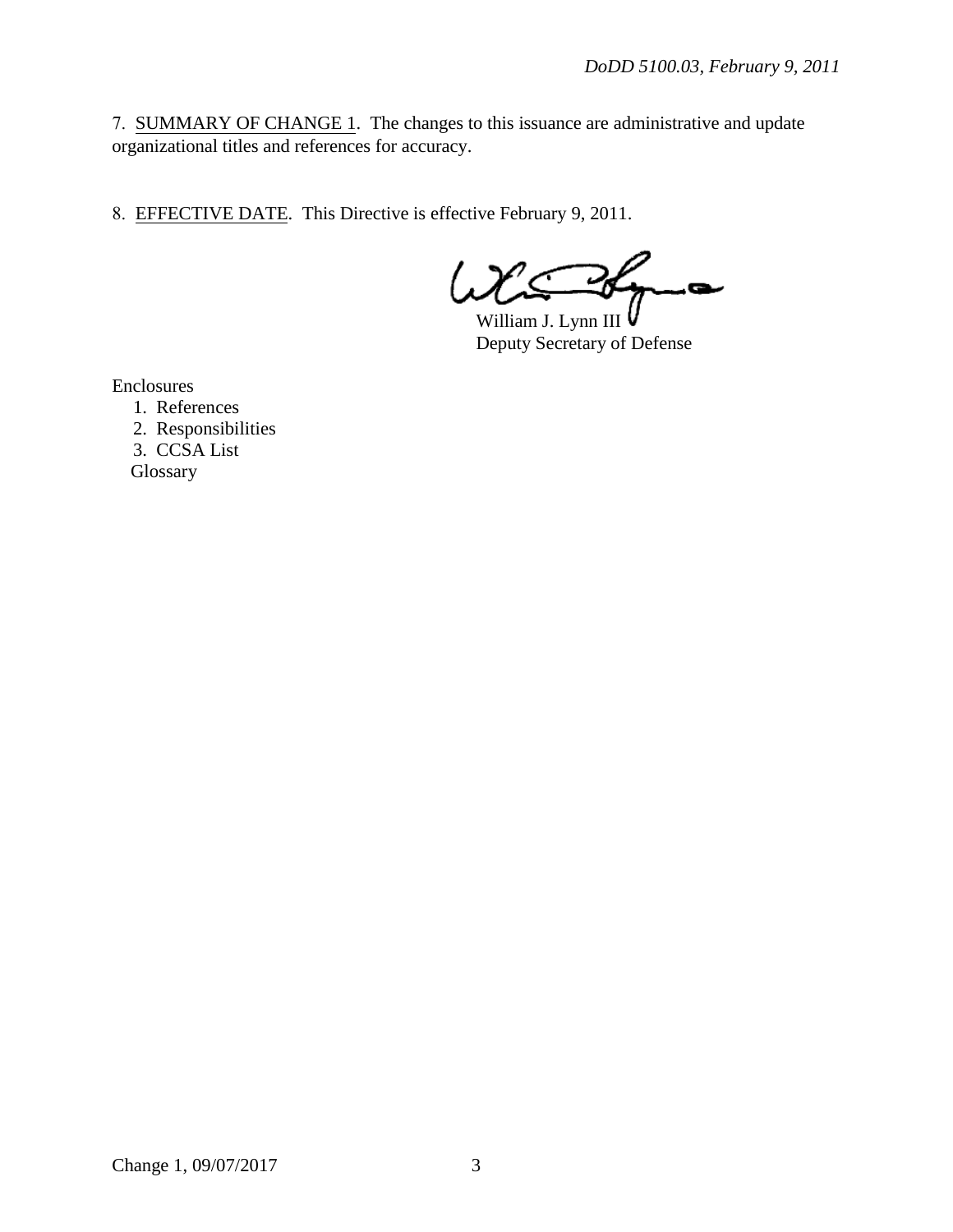## ENCLOSURE 1

#### REFERENCES

- (a) DoD Directive 5100.3, "Support of the Headquarters of Combatant and Subordinate Joint Commands," November 15, 1999 (hereby cancelled)
- (b) Sections 165 and 167 of title 10, United States Code
- (c) "Agreement between the Government of the United States of America and the Government of Canada on the North American Aerospace Defense Command," April 28, 2006[1](#page-3-0)
- (d) Volume 2A, Chapter 1 of DoD 7000.14-R, "DoD Financial Management Regulation," October 2008
- (e) DoD Directive 5105.21, "Defense Intelligence Agency (DIA)," March 18, 2008
- (f) DoD Directive 5205.12, "Military Intelligence Program (MIP)," November 14, 2008
- (g) DoD Directive 5100.01, "Functions of the Department of Defense and Its Major Components," December 21, 2010
- (h) DoD Instruction 4000.19, "Interservice and Intragovernmental Support," April 25, 2013
- (i) DoD Instruction 5100.73, "Major DoD Headquarters Activities," December 1, 2007, as amended
- (j) Deputy Secretary of Defense Memorandum, "Guidance for Developing and Implementing the Special Operations Forces Program and Budget," December 1, 1989
- (k) Office of the Chairman of the Joint Chiefs of Staff, "DoD Dictionary of Military and Associated Terms," current edition

<span id="page-3-0"></span><sup>&</sup>lt;sup>1</sup> Copies may be requested from the Office of the Assistant Secretary of Defense for Homeland Defense and Americas' Security Affairs.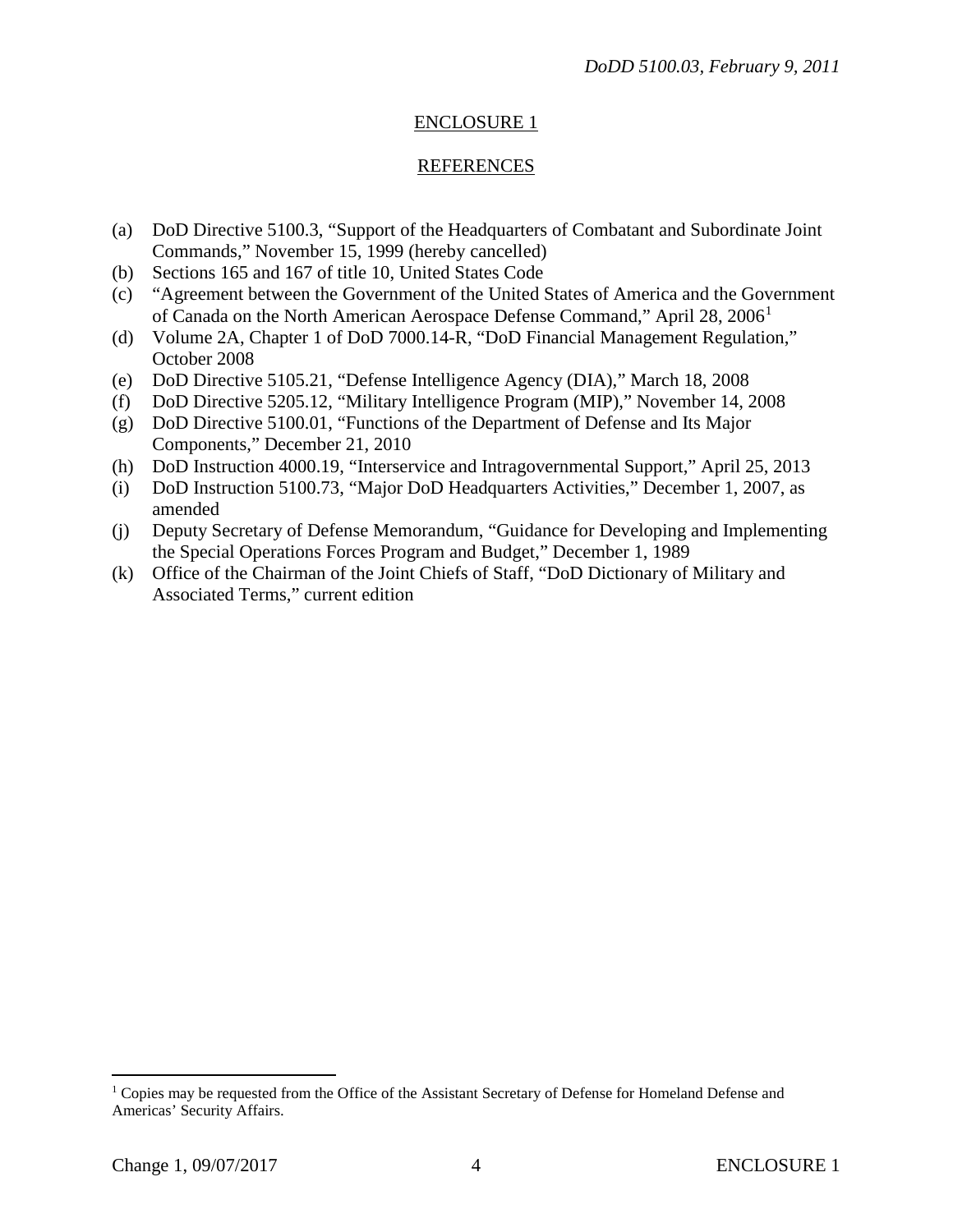### ENCLOSURE 2

#### RESPONSIBILITIES

1. SECRETARIES OF THE MILITARY DEPARTMENTS. The Secretaries of the Military Departments, while performing their duties as CCSAs in accordance with Enclosure 3:

a. Shall provide or arrange for the administrative and logistical support of the headquarters of the Combatant Commands, the USELEMNORAD, and the subordinate unified commands.

b. Shall program and budget to fund, without reimbursement, the administrative and logistical support required by the supported headquarters of the Combatant Commands, the USELEMNORAD, and the subordinate unified commands, in accordance with References (b) and (d) and DoDD 5100.1, DoD Instruction 4000.19, and DoD Instruction 5100.73 (References (g), (h), and (i), respectively).

c. May designate their subordinate commands to provide or arrange for the administrative and logistical support of the headquarters of the Combatant Commands, the USELEMNORAD, and the subordinate unified commands.

d. Shall resolve disputes concerning the support of these headquarters in coordination with the Commanders of the Combatant Commands. Unresolved disputes shall be forwarded through the Chairman of the Joint Chiefs of Staff to the Secretary of Defense for resolution.

2. CHAIRMAN OF THE JOINT CHIEFS OF STAFF. In addition to the organizations listed in Enclosure 3, the Chairman of the Joint Chiefs of Staff shall maintain, in coordination with the Deputy Chief Management Officer, a listing of all other joint activities established within a particular Combatant Command. This list will record the DoD Component providing administrative and logistical support to the headquarters of each Combatant Command, subordinate unified command, and other joint activities, along with the associated source documents that authorized the organization and its support relationship.

3. COMMANDERS OF THE COMBATANT COMMANDS AND THE COMMANDER, USELEMNORAD. The Commanders of the Combatant Commands and the Commander, USELEMNORAD, shall:

a. Identify their requirements to the applicable Secretary of the Military Department designated in Enclosure 3 or the Secretary's designated subordinate command and coordinate for the required administrative and logistical support.

b. Resolve disputes concerning the support of their headquarters in coordination with the applicable Secretary of the Military Department. Unresolved disputes shall be forwarded through the Chairman of the Joint Chiefs of Staff to the Secretary of Defense for resolution.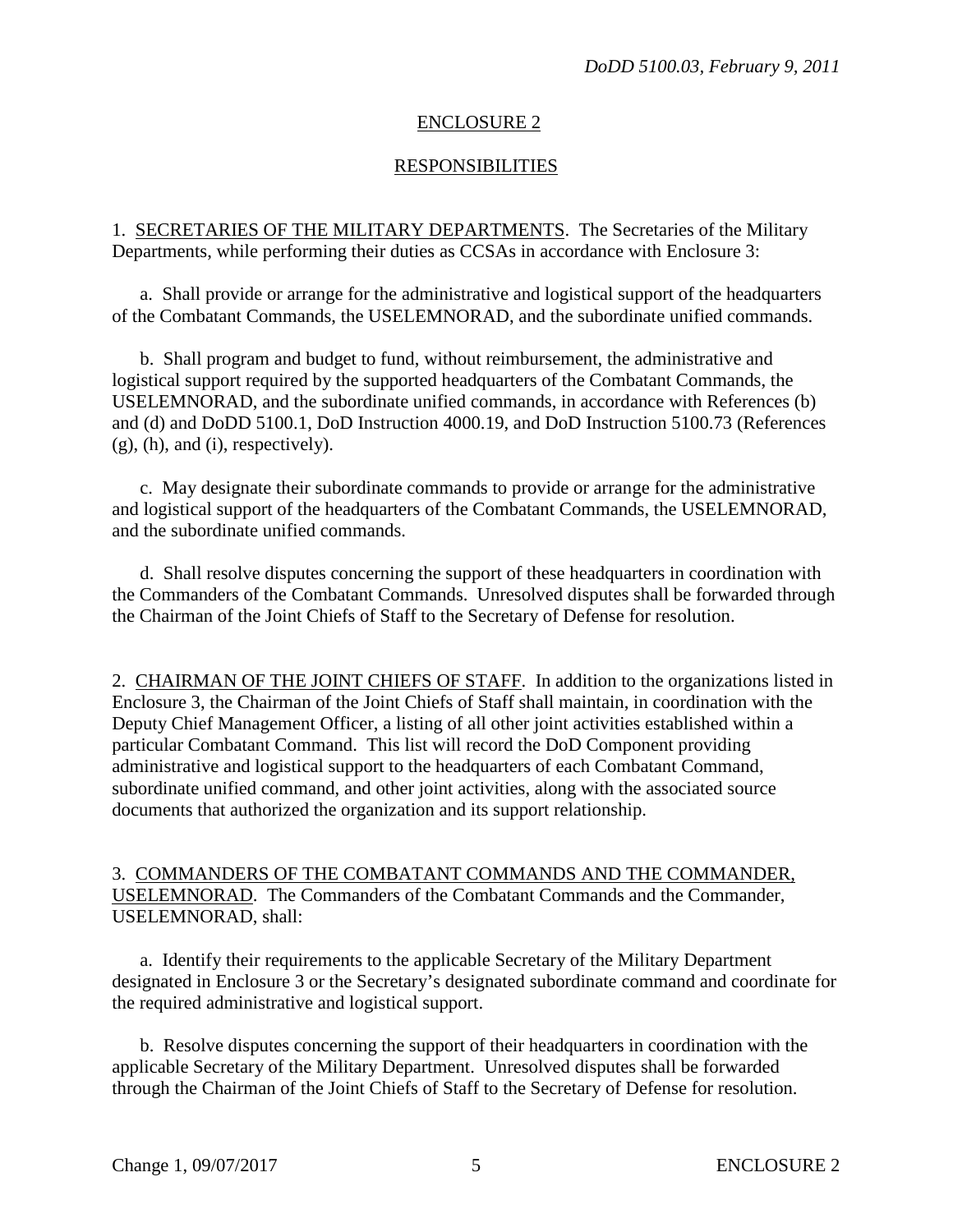4. COMMANDER, U.S. SPECIAL OPERATIONS COMMAND (USSOCOM). In addition to the responsibilities in section 3 of this enclosure, the Commander, USSOCOM, in accordance with section 167 of Reference (b) and Deputy Secretary of Defense Memorandum (Reference (j)), shall program and budget for the special operations-peculiar support of the USSOCOM headquarters, TSOC headquarters, and other joint special operations commands established within the Combatant Commands for which funds have been transferred from the Military Departments to Major Force Program 11.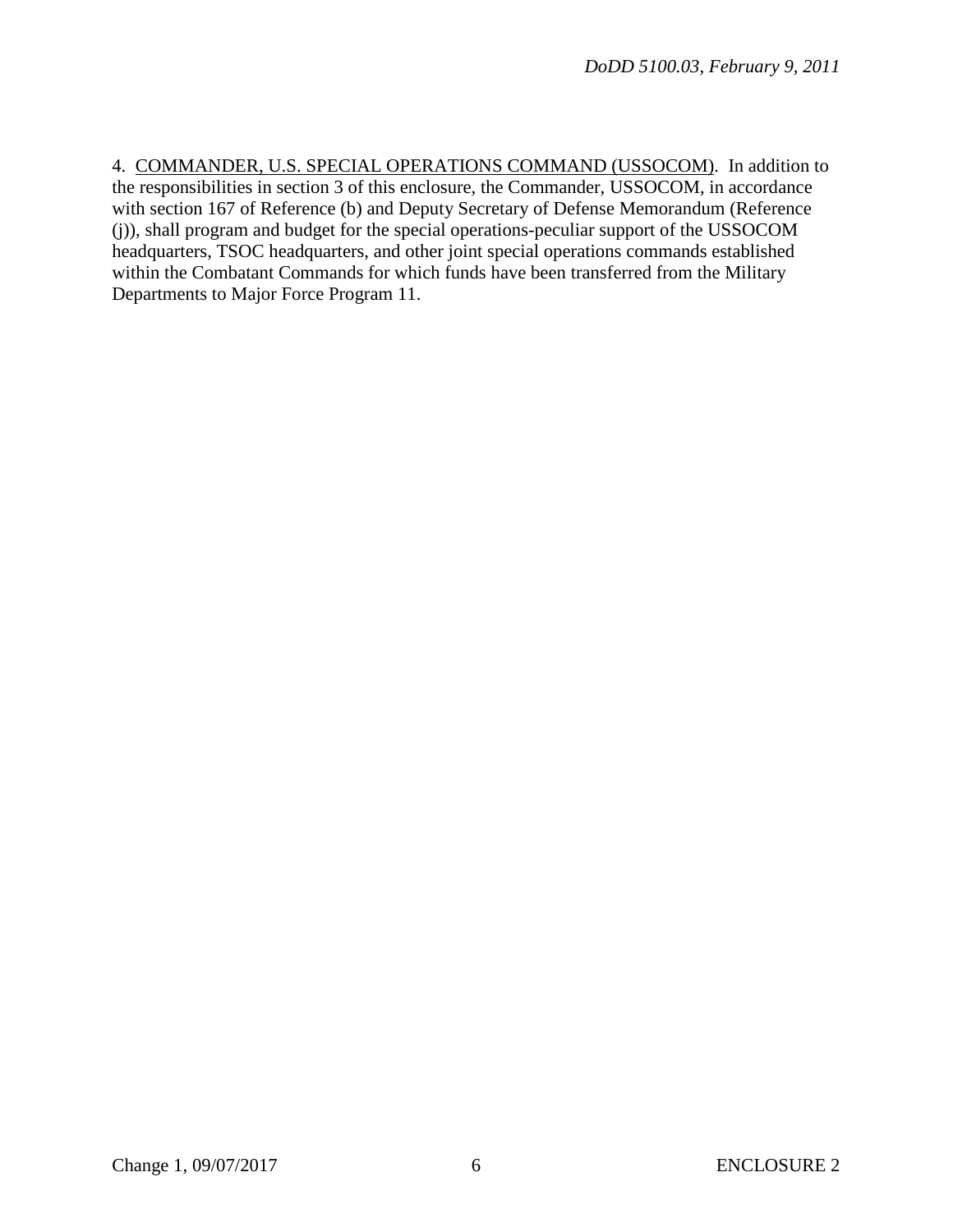## ENCLOSURE 3

## CCSA LIST

## Table. CCSA List

| <b>COMMAND</b>                                    | <b>CCSA</b>                |
|---------------------------------------------------|----------------------------|
| HQ U.S. Africa Command                            | Secretary of the Army      |
| HQ U.S. Central Command                           | Secretary of the Air Force |
| HQ U.S. Cyber Command                             | Secretary of the Air Force |
| HQ U.S. Element, North American Aerospace Defense | Secretary of the Air Force |
| Command                                           |                            |
| HQ U.S. European Command                          | Secretary of the Army      |
| HQ U.S. Northern Command                          | Secretary of the Air Force |
| HQ U.S. Pacific Command                           | Secretary of the Navy      |
| HQ U.S. Forces Korea                              | Secretary of the Army      |
| HQ U.S. Forces Japan                              | Secretary of the Navy      |
| <b>HQ Alaskan Command</b>                         | Secretary of the Navy      |
| HQ U.S. Southern Command                          | Secretary of the Army      |
| HQ U.S. Special Operations Command                | Secretary of the Air Force |
| HQ Special Operations Command Africa              | Secretary of the Army      |
| <b>HQ Special Operations Command Central</b>      | Secretary of the Air Force |
| <b>HQ Special Operations Command Europe</b>       | Secretary of the Army      |
| <b>HQ Special Operations Command Korea</b>        | Secretary of the Army      |
| <b>HQ Special Operations Command Pacific</b>      | Secretary of the Navy      |
| HQ Special Operations Command South               | Secretary of the Army      |
| Joint Special Operations Command                  | Secretary of the Army      |
| HQ U.S. Strategic Command                         | Secretary of the Air Force |
| HQ U.S. Transportation Command                    | Secretary of the Air Force |